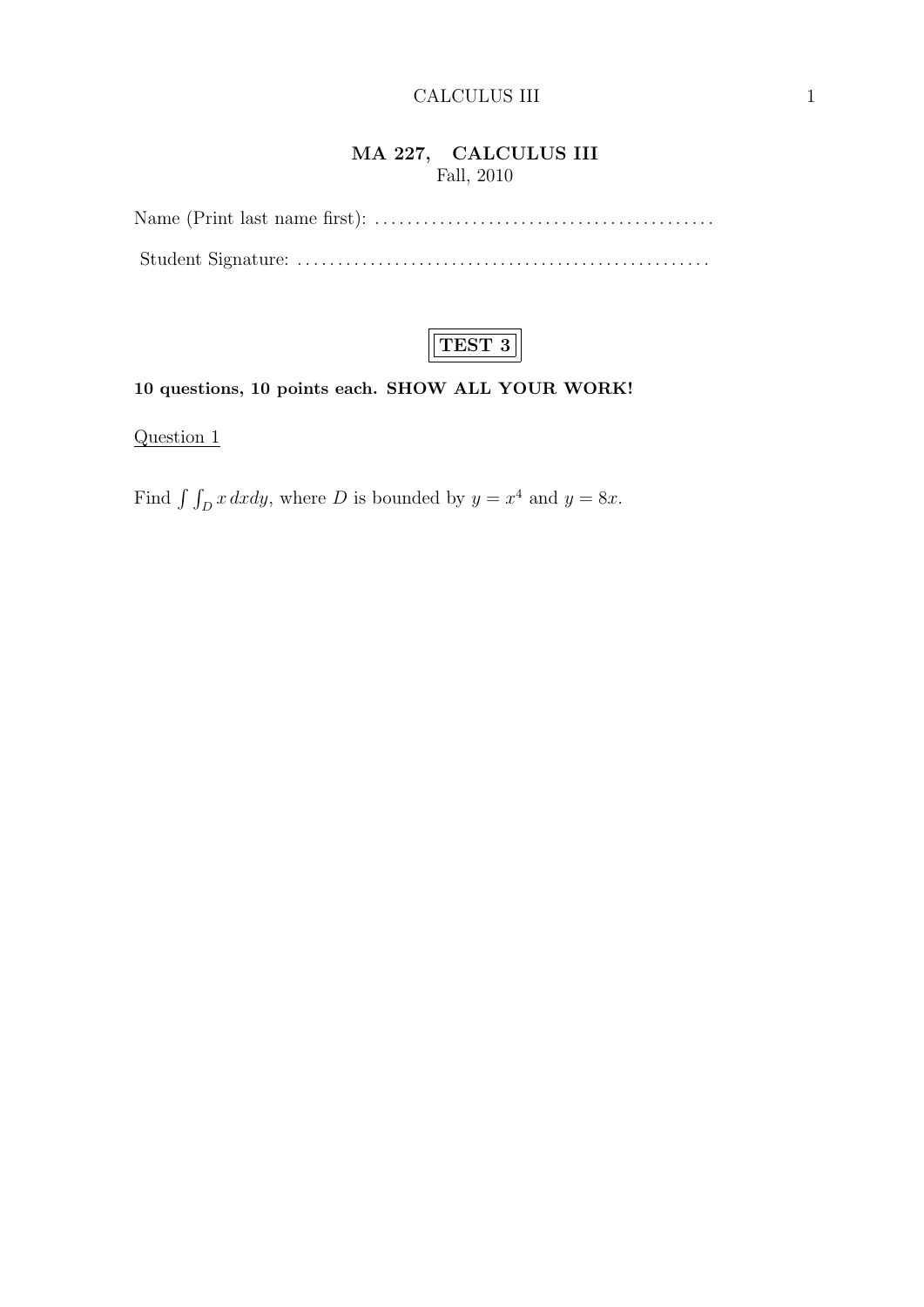Find the volume under the surface  $z = x^2y$  and above the triangle in the xy plane with vertices (0*,* 0), (1*,* 0), (1*,* 1).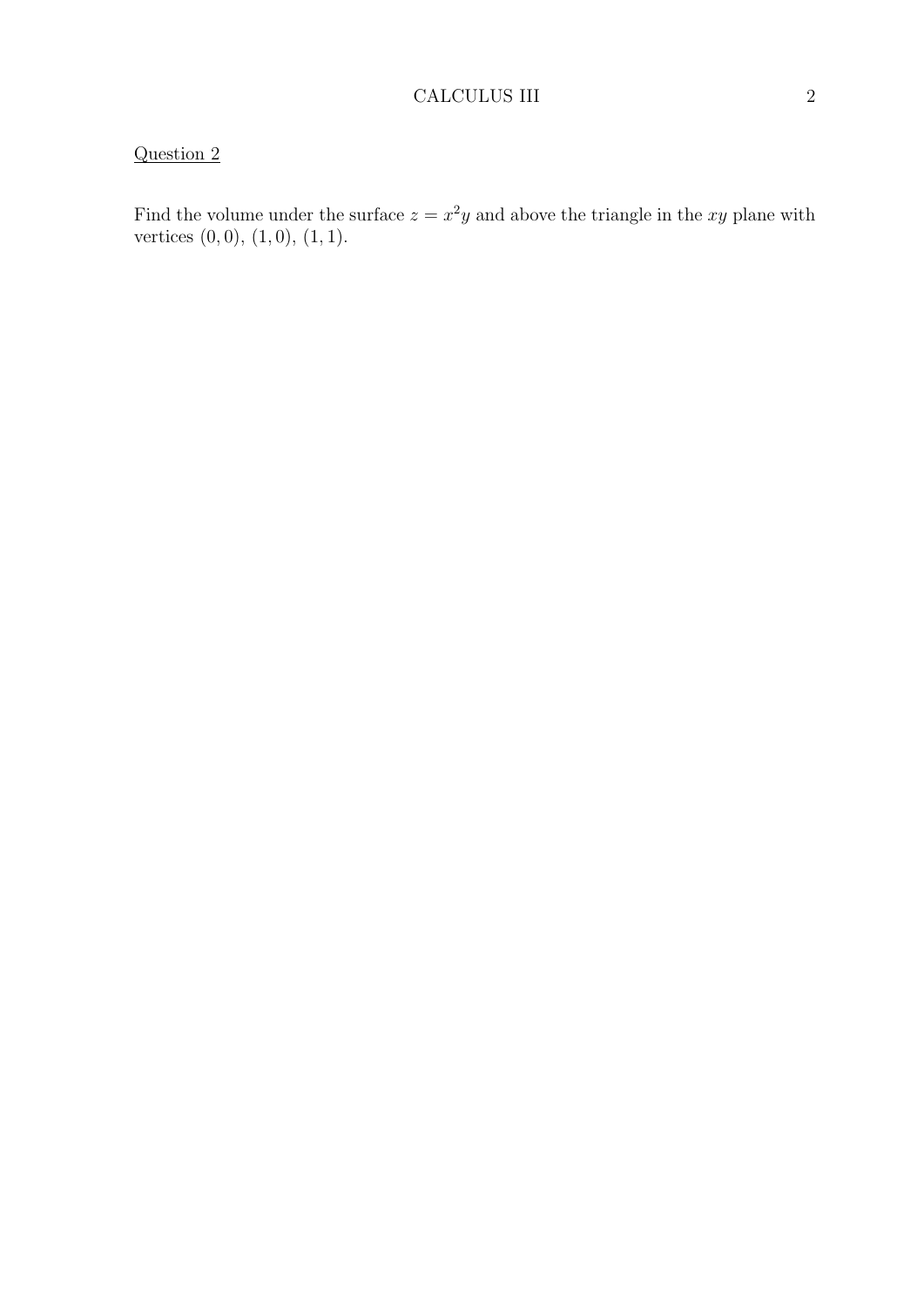# CALCULUS III 3

# Question 3

Sketch the region of integration and change the order of integration:

 $\int_0^1$ 0  $\int_0^1$ *x*4 *f*(*x, y*)*dydx.*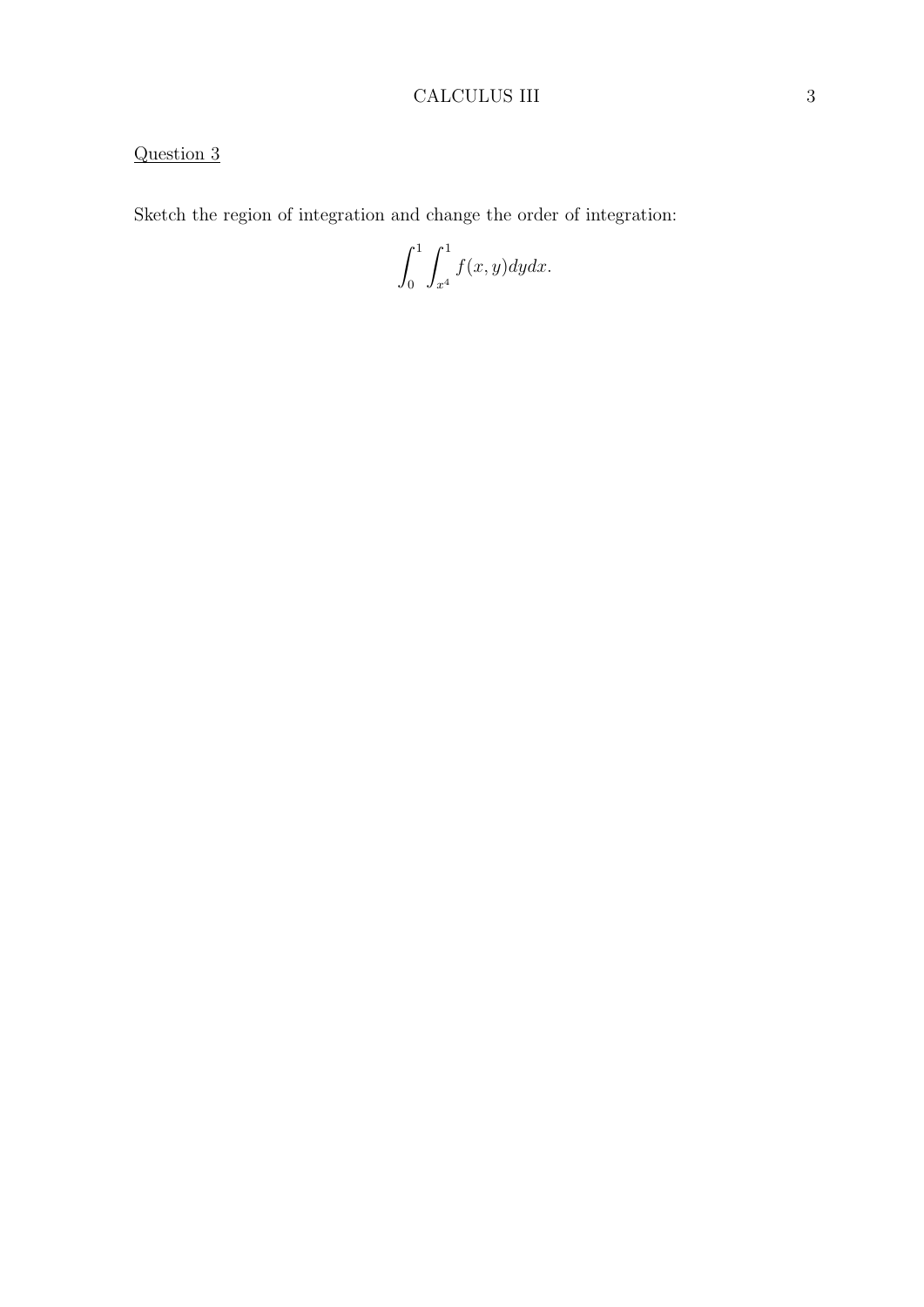Use polar coordinates to find the volume under the plane  $z = 2x + y + 8$  and above the half-disk  $x^2 + y^2 \le 9$ ,  $x \ge 0$  in *xy* plane.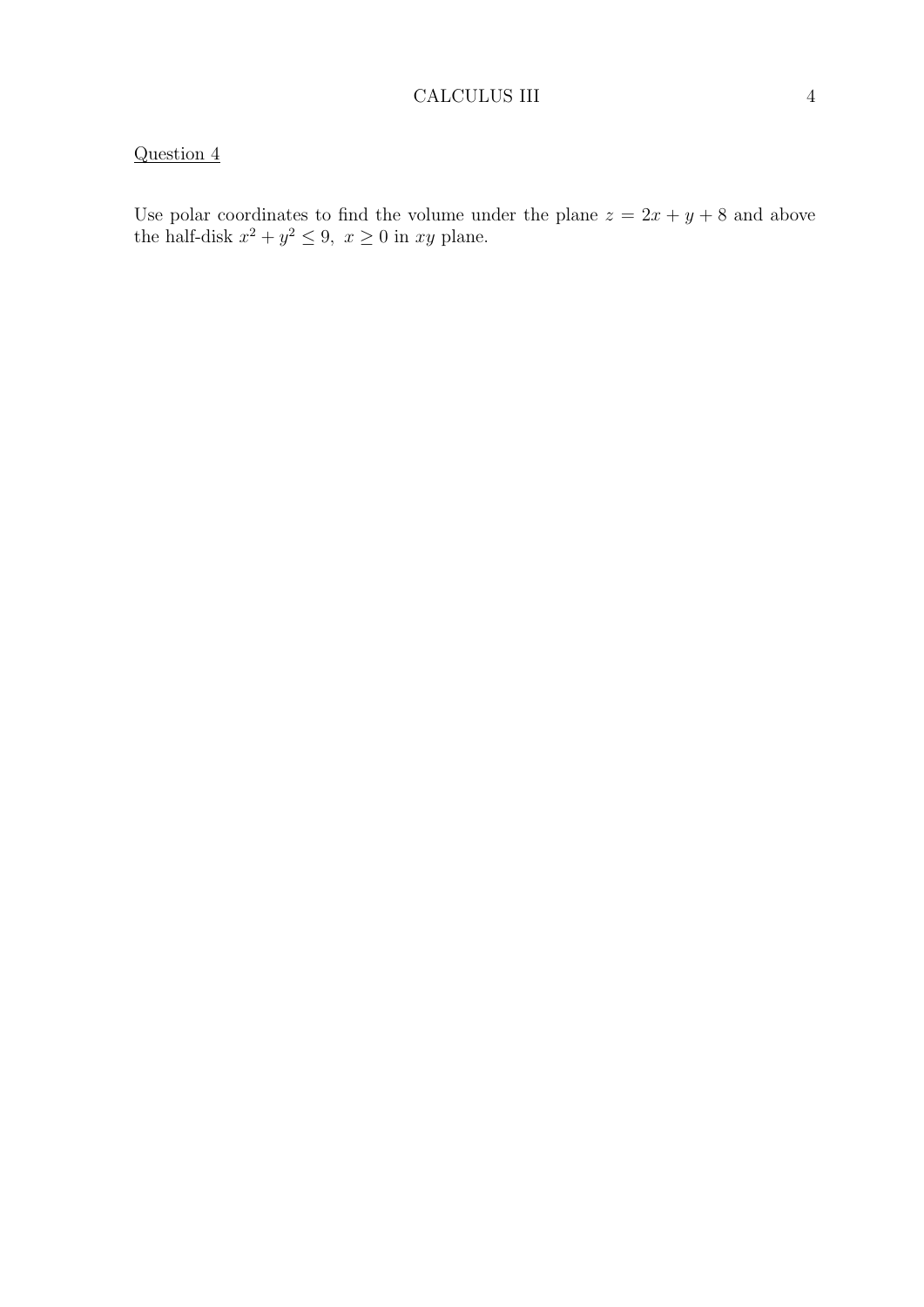# CALCULUS III 5

# Question 5

Find the mass of the lamina that occupies the region:

$$
D = \{(x, y) | x^2 + y^2 \le 1, y \ge 0\}
$$

and has the density function given by  $\rho(x, y) = x^2 + y^2$ .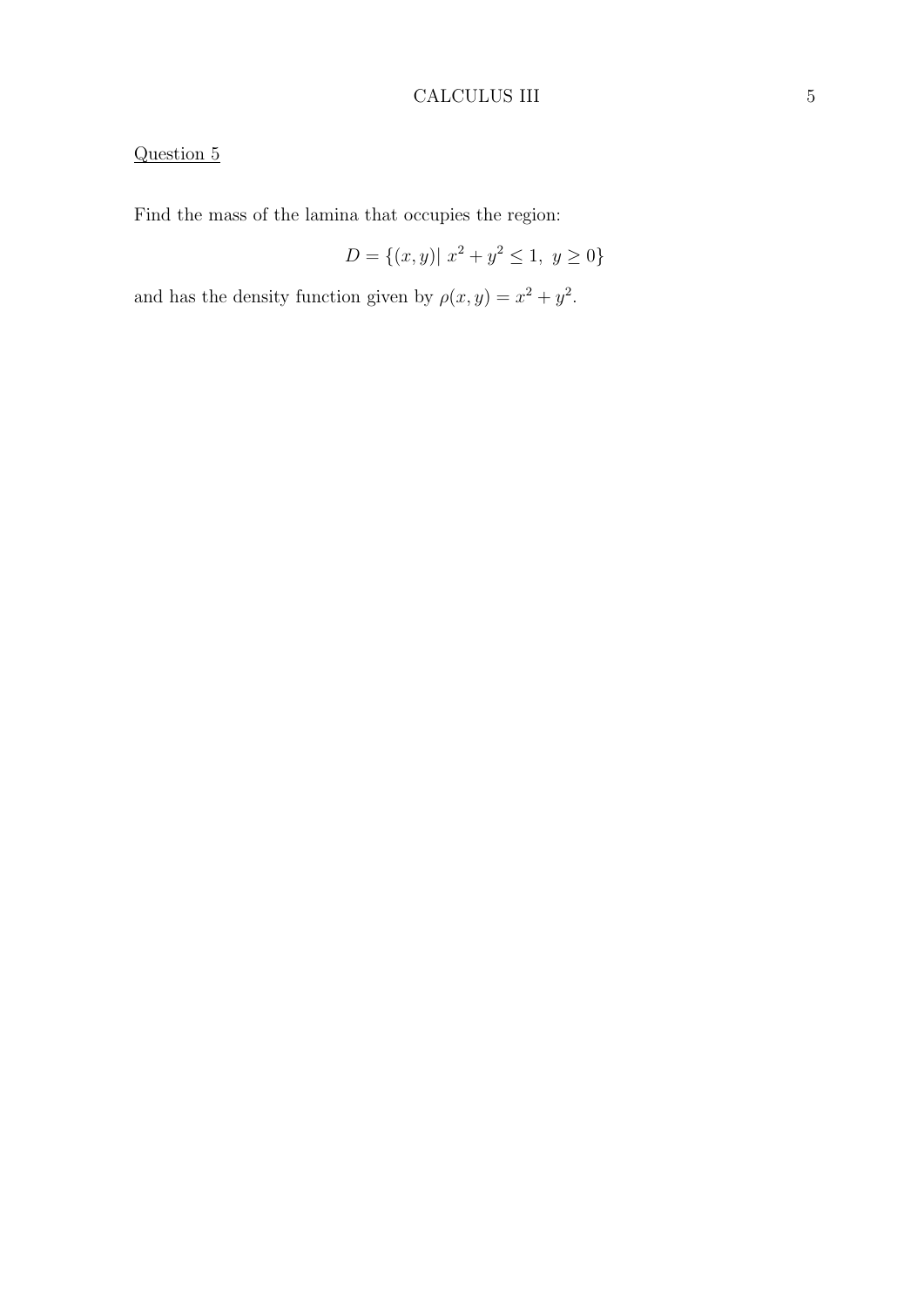Evaluate the iterated integral  $\int_0^1 dx \int_0^{x^2}$  $\int_0^{x^2} dy \int_0^{x+y} dz.$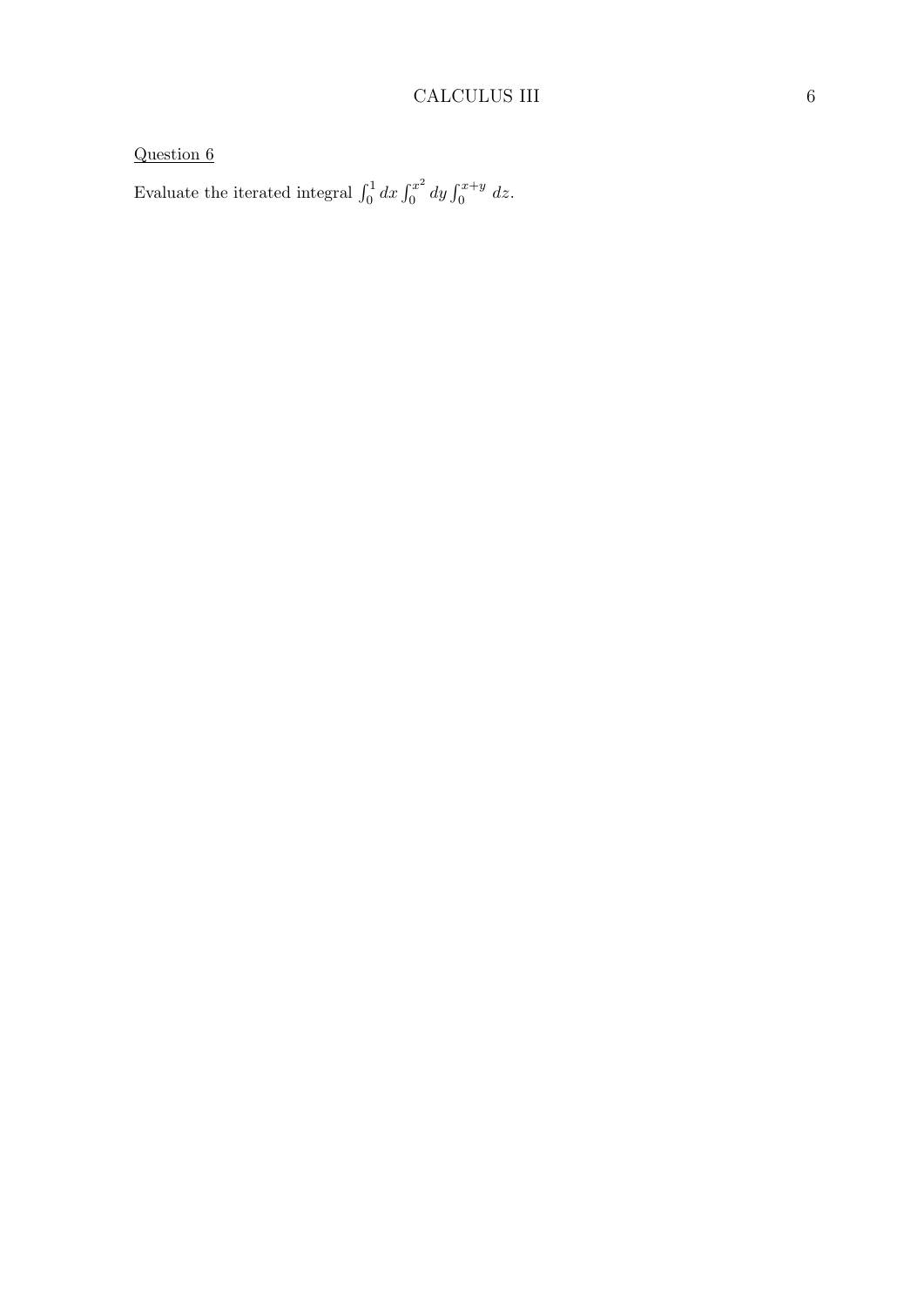Express the integral  $\int \int \int_E f(x, y, z) dV$  as an iterated integral, where *E* is the solid above the region  $D = \{(x, y) : y^4 \le x \le 1\}$  in *xy* plane and below the plane  $z = x + y + 2$ .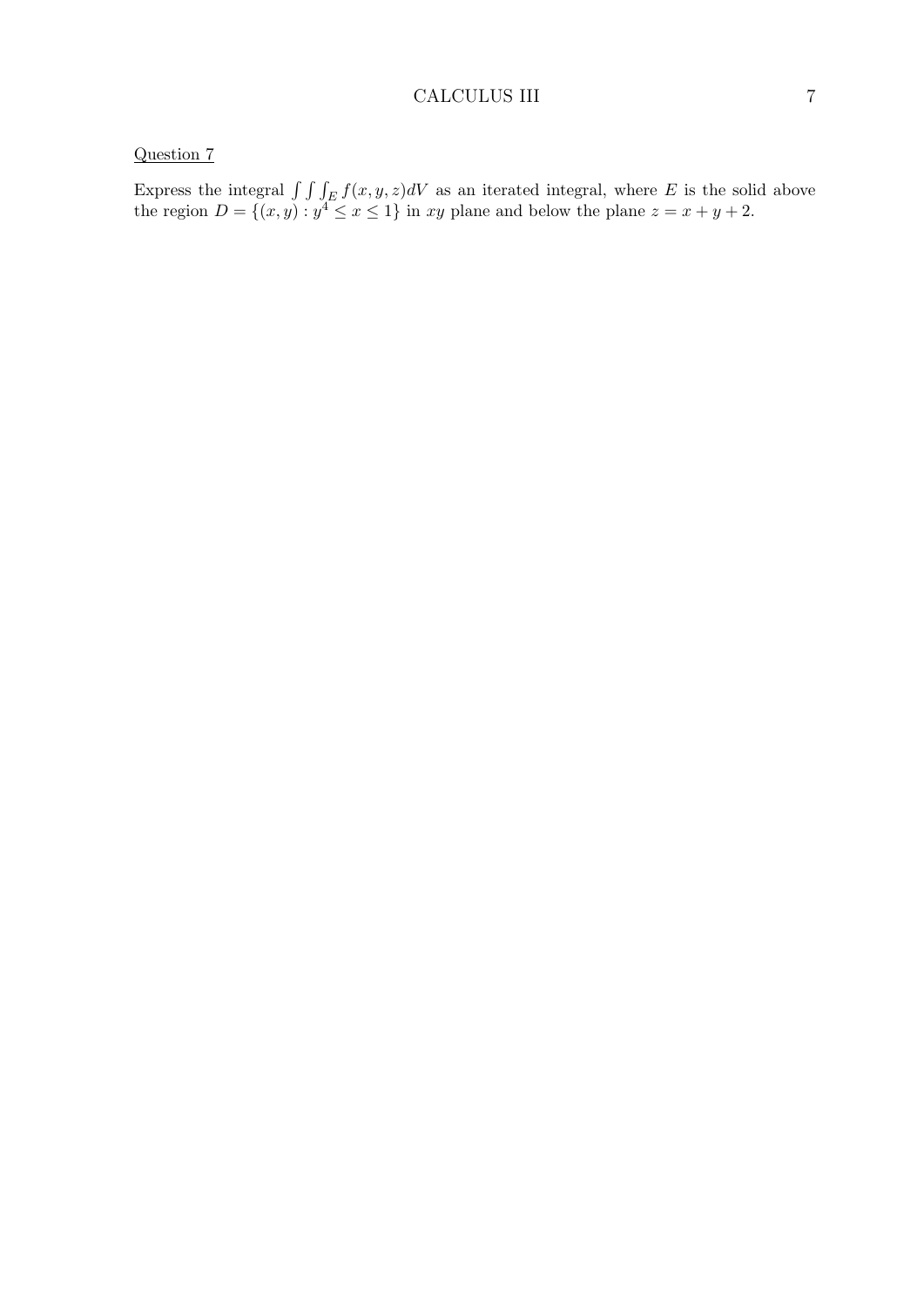Find  $\int \int_D (x+2y) \, dx \, dy$ , where *D* is bounded by  $x + 2y = 0$ ,  $x + 2y = 4$ ,  $x - y = 0$ ,  $x - y = 2$ . Use change of variables  $u = x + 2y$ ,  $v = x - y$ .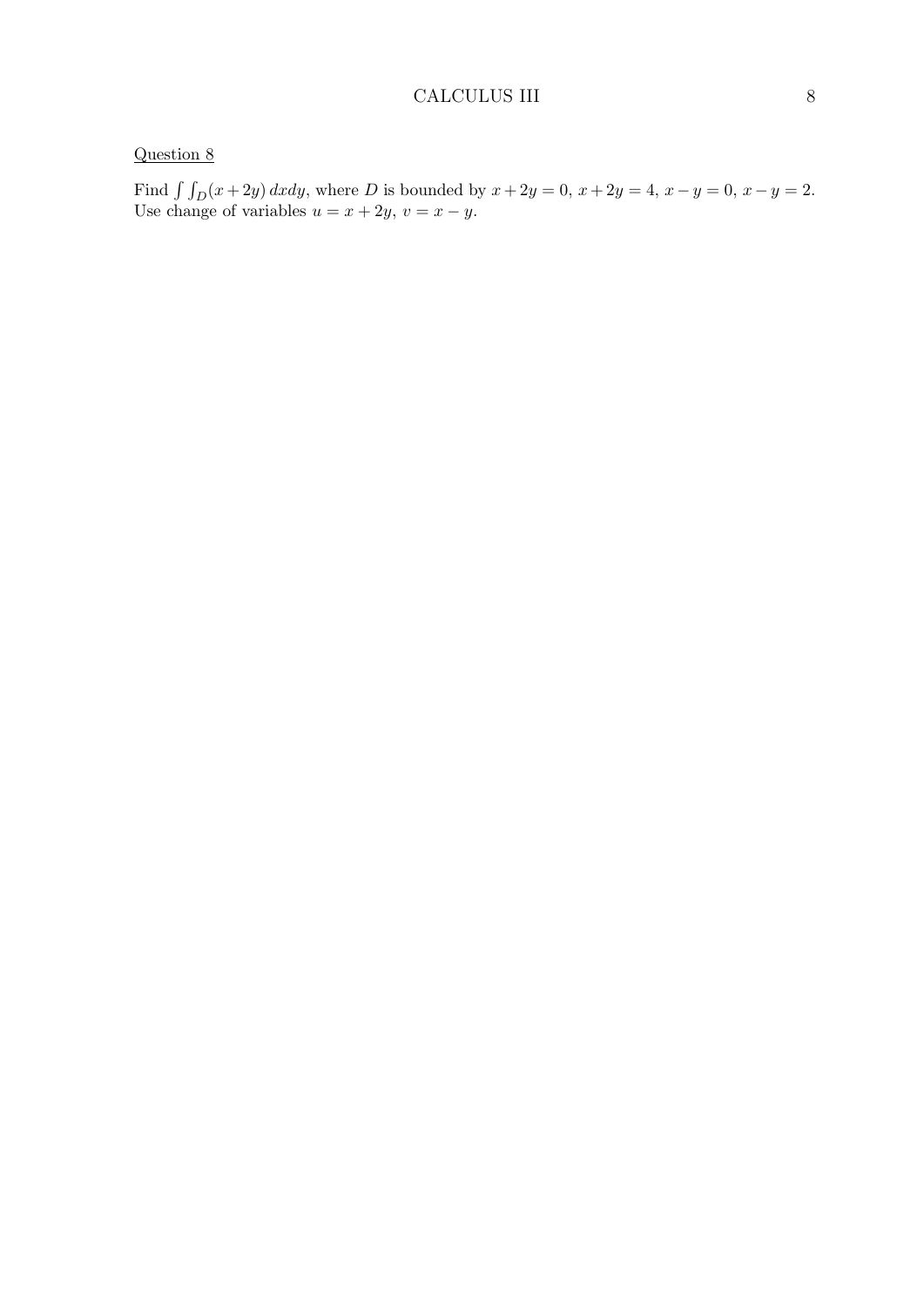#### CALCULUS III 9

## Question 9

For the integral  $\int \int_D f(x, y) dx dy$  consider the change of variables  $u = xy, v = \frac{x}{y}$  $\frac{x}{y}$ . Find inverse change of variables  $x = x(u, v)$ ,  $y = y(u, v)$  and calculate corresponding Jacobian. You DO NOT need to substitute it into integral.